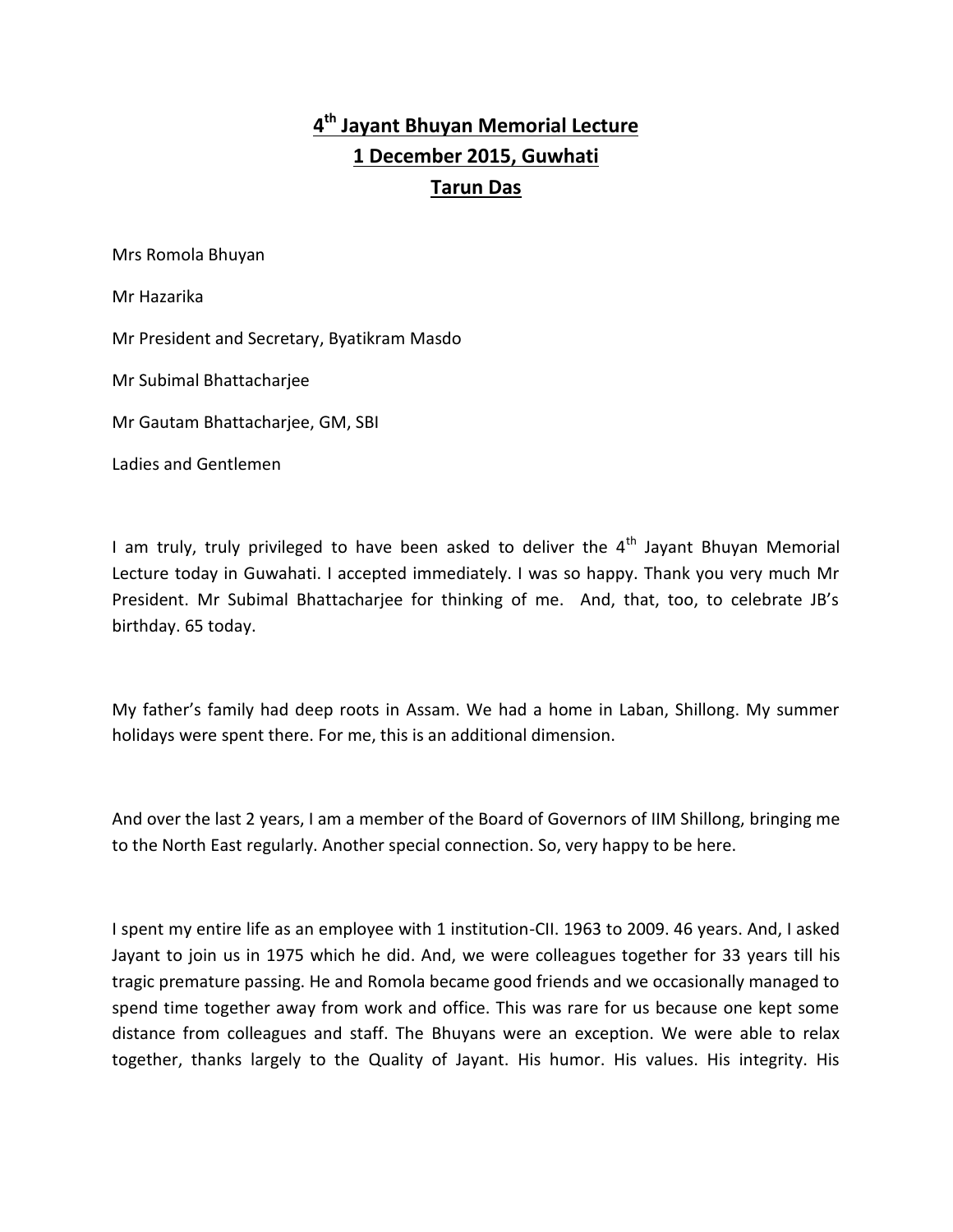Dependability. Just such a fine human being. A soft person. A gentle man. Many happy memories.

I congratulate Byatikram Masdo for organasing this Annual Lecture in memory of a great and good son of the NE, of Assam.

When Subimal spoke of this to me, I was moved and impressed.

The theme given to me for today's remarks is "Development of the NE"

And, I shall focus on this now. But, limit myself. Not do a comprehensive review. But, in keeping with CII tradition, what I have to say is a collective effort with inputs from several people, who shared their ideas with me, I want to acknowledge them.

When I speak of the NE, it is of the 7 sister states plus Sikkim. 8 in all. 40 million people. 7 National Parks. 4500 Kms of international borders. Literacy rate of 70%. Female literacy rate of 62%. Above the National average.

This NE Region of ours is extremely rich in resources. Rain forests. Flora and fauna. 850 species of birds. Much wildlife. And, as WWFI has said, the Eastern Himalayas is a Priority for conservation.

Plus Petroleum and Natural Gas. Rivers – the Brahmaputra and its Tributaries. Hilly terrain. Altitude ranging from sea level to 23,000 feet. Huge diversity.

Plus, Rice, 35 varieties of crop plants. Citrus fruits. Maize. Medicinal plants. 51 types of forests. 8000 flowering plant species. Just an incredible rich Region in so many ways.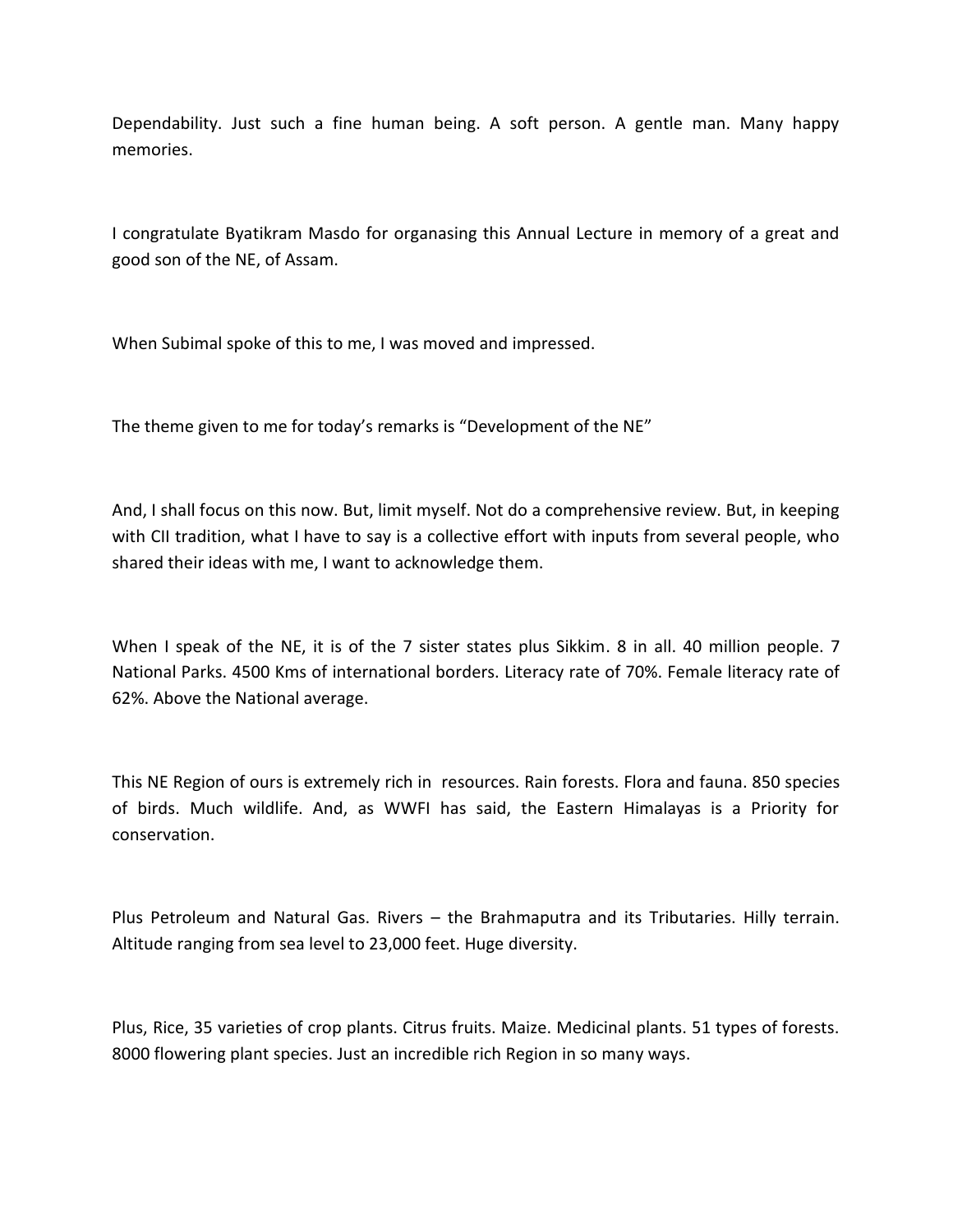And, yet, this Region has not progressed as well as it should and could. An issue of deep concern. Very little industry. Limited opportunities for employment. Hence, local people keep moving out of the Region for employment. I can talk of what Govt should do. But, will not.

So, my first point is this: "Build People, Build NE". the key to the future is not just infrastructure or funds or plans. It is people. and, as the world changes rapidly, the development of People is crucial. Technology is making the world even more People-centric.

If we take just a few sectors and areas, as examples. Fashion, Retail, Beauty and Wellness, Healthcare, Tourism, Hospitality, Handicraft, IT and Teacher Training. There are many more.

All these are in the Service Sector.

All these are in demand in the North East.

All these are areas of great opportunity.

All these can be managed by people in the NE.

All these have huge employment and self-employment potential. Huge opportunities for building people and economic activity.

The Skills Revolution can transform the NE because the areas I have listed are relevant all over the NE. We do not need huge investment. And, the NSDC is there to support financially. They can also set the standard.

Another aspect.

There is a new revolution happening.

The availability of microfinance.

Small amounts of money for business development.

To respond to new opportunities in the NE.

To fuel a new surge of entrepreneurship in the small business area.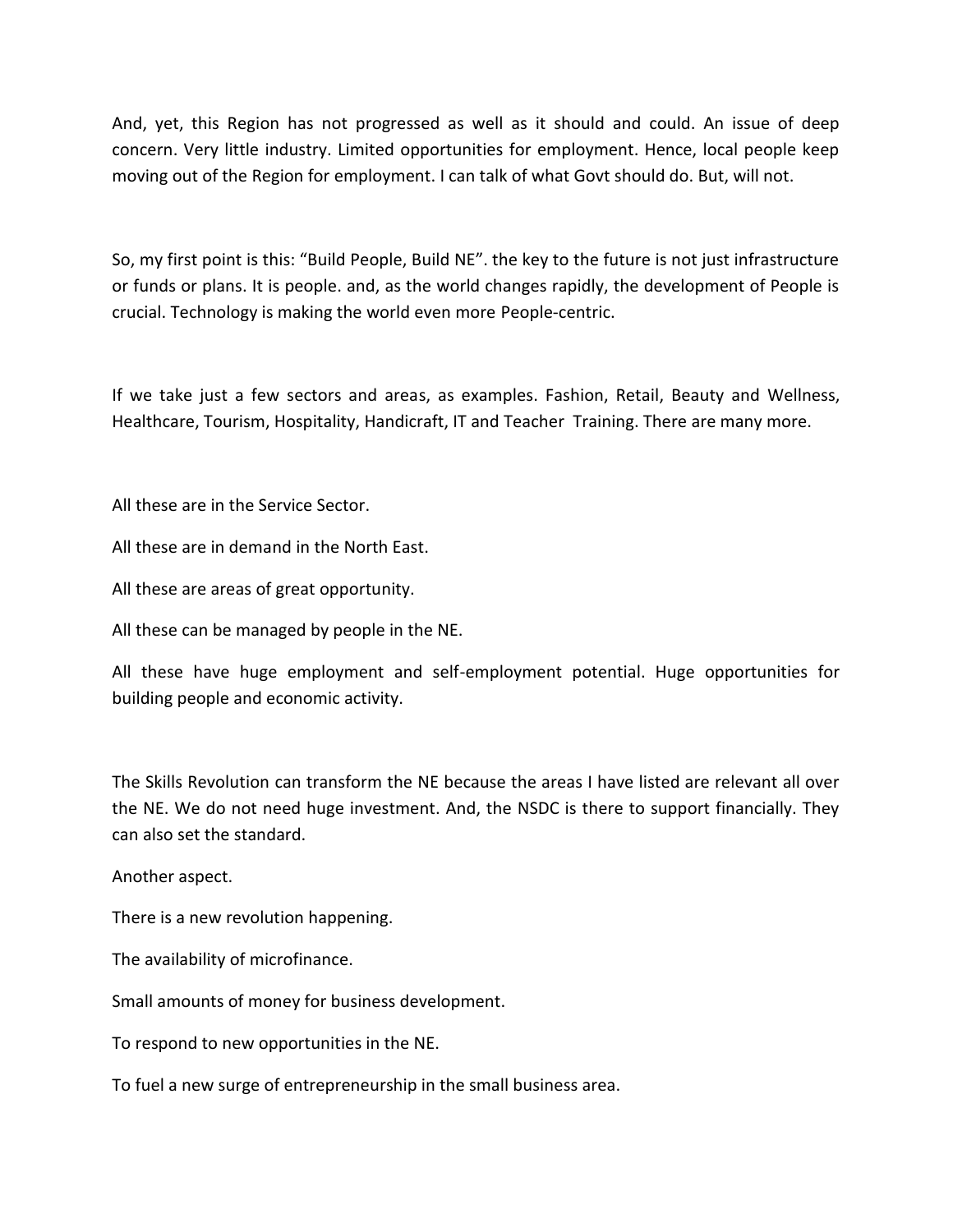To create a new generation of professional NE entrepreneurs. So, Skills plus microfinance can transform NE society.

My second point is "Decentralise and Develop". Gone are the days of big, mega projects requiring a lot of land and damaging the environment. This is a time to build small infrastructure projects, be it renewable energy or mini-hydel , or others, in multiple locations to meet local demand.

This will help build local power. Local institutions. Local scools/colleges. Local healthcare facilities. The NE is ideal for this approach: Decentralise and Develop land will not be an issue. Think small. Think local. Distribute rather than centralize.

My third point concerns National Agencies and Institutions.

Several of these already existing and some to be set up new, must have their HQ in the NE. Not Delhi. Not Mumbai.

I recall how Chandrababu Naidu, then CM of AP, fought for Insurance Regulatory and Development Authority to be HQ in Hyderabad.

In the same spirit, 8 states of the North East can have HQs of 8 National Institutions which will serve as catalysts for development. And, each of these will be in areas of strength of the NE, perhaps, in forests or the Services Sector or Agriculture.

To start with Ministry Development of North East Region (DONER) should be relocated to the NE from Delhi. It is mandated to develop the NE. it needs to be HQ here in the NE.

My fourth point is "Build Sports, Build NE".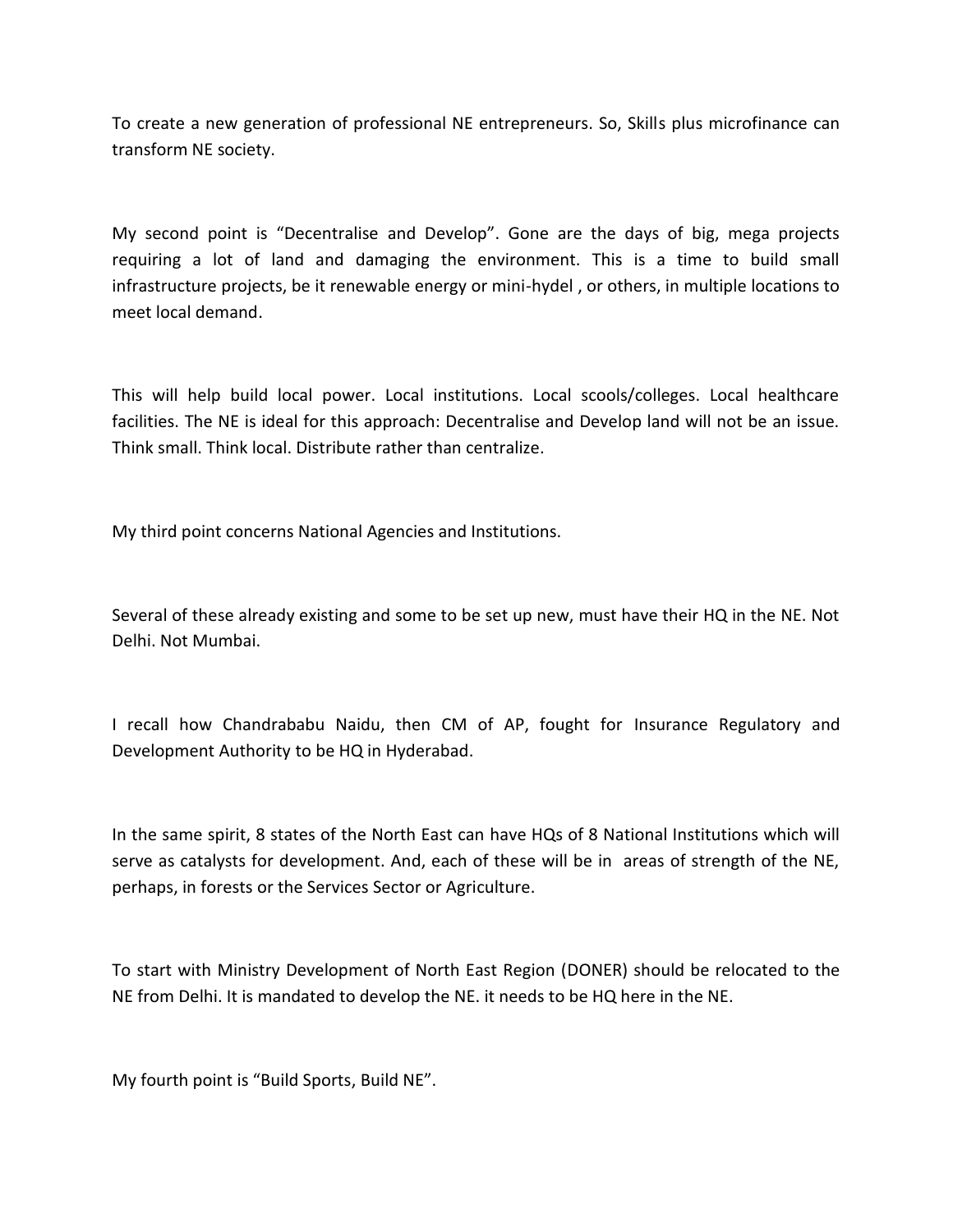This maybe strange to say but success in sports builds pride and self-confidence. Builds fitness. Mary Kom. Bhaichung Bhutia are 2 renowned names. Respected names. Brand Ambassadors.

If underprivileged children have the opportunity to play, to be coached, their hunger will drive them to Medals and Honours. Don't underprivileged children have the right to play and thereby be diverted from drugs, crime, violence etc? We need 10 Mary Koms and 100 B Bhutias.

Football and Boxing are 2 examples. Football is a low cost team game. Boxing is an individual sport. There could be others.

But, the message must go out that NE can excel in sports and, therefore, a big push must be made. Children from the poorest section of society must have access to coaches and sports itself will provide numerous career opportunities.

My fifth point, to take each of the areas of strength and potential an set up Skills Development Centres in each of the 8 states. Duplication to be minimized. Coordination to be driven so that each centre is focused, operates in a niche area and builds people of quality. CII has done this in MP. Entirely funded by Industry. Why not in the NE????

My sixth point is that the People of the NE will build the NE. No one else. Others can add, can supplement. Not replace. Not substitute.

And, this will happen by building People. by focusing on HR development. This is the key to growth, to development, to prosperity-of the NE. So, a lot of attention, priority, focus must be on building the HR of the NE. People make the difference, either way.

Let me turn now to conservation. And, bring into focus the WWFI which is present in Guwahati and throughout the NE.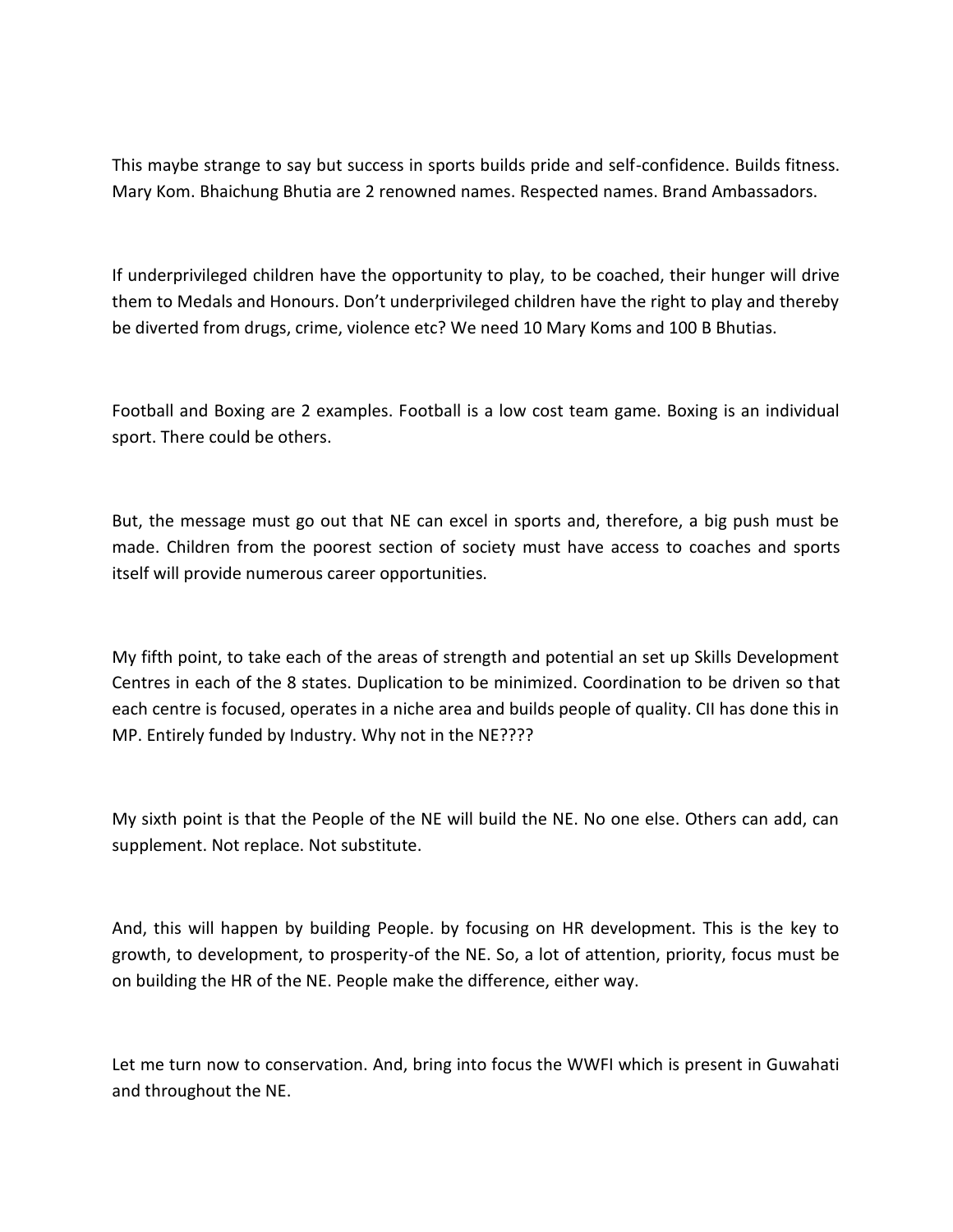Conservation is Development.

Conservation is Growth.

Conservation is Essential.

Here are some examples of the work of WWFI:

- 1. Managing human-elephant conflict.
- 2. Implementing the Indian Rhino vision.
- 3. Surveys in the B'Putra island to develop wildlife corridors.
- 4. Community engagement and alternative livelihood promotion.
- 5. Assessment of the impact of the B'Putra on wildlife in the floodplains.
- 6. Promoting the area of community conserved areas.
- 7. Work on survival of Red Pandas.
- 8. Snow Leopard surveys.
- 9. Assessing climate vulnerability.
- 10. Enhancing protection of Tigers.
- 11. Education in Schools/Colleges.

The Living Himalaya initiative between India, Nepal and Bhutan.

Why do I mention these examples? Because, we need to hear specifics. General statements don't impress or impact us. The Hornbill Fest of Nagaland is global. These is also a thriving initiative on the Amur Falcon.

This NE Region is in desperate need of a variety of Conservation activities. WWFI is doing work. So are others.

But, much, much more needs to be done. For example, WWFI can do more if resources were available, we need to generate these by collecting small amounts and donating for specific projects and programmes, we have to train many more people in conservation.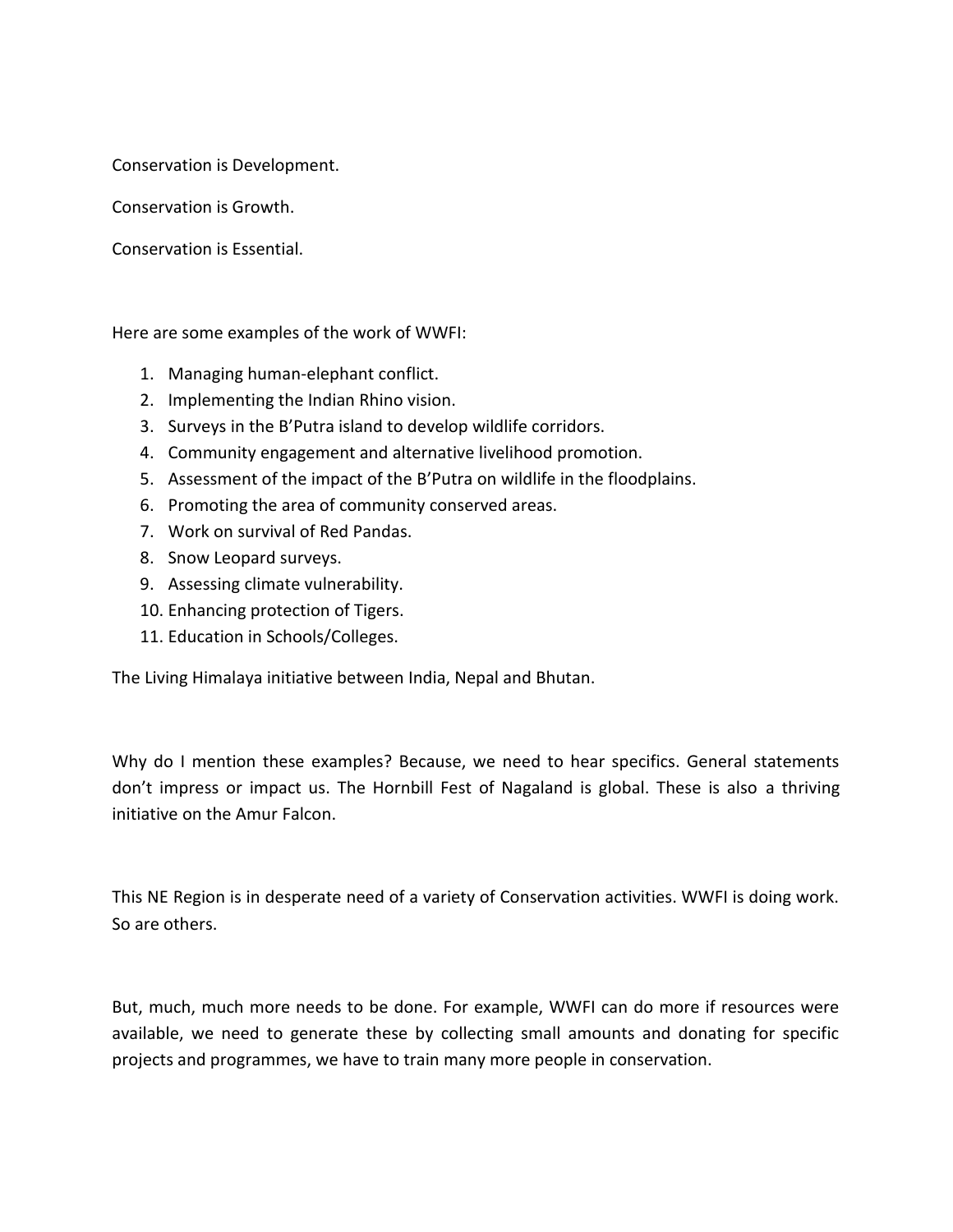One message for me is very important. In CII, we did the work, we generated the resources.

We did not keep looking to Govts for aid.

Govts are doing what they do best, eg, building Infra, building bridges, and much else.

But, Institutions and individuals can contribute greatly because every little bit adds up.

In my Book 'Crossing Frontiers' which is on display, I have recalled that CII did not have member cos in the NE but we set up offices in the Region – there are 5 now in the 8 States – and initiated activities because of our commitment to the NE and its development . CII does multiple work including studies, surveys, exhibitions, marketing promotion, etc.

Nandinee Kalita, who is here, has been located in Guwahati for years , driving this agenda.

There is only one further step for CII. Today, the coordination of NE work is from the National HQ in Delhi. Many years ago it was calcutta. Similar to DONER which is located in Delhi. CII will have to consider establishing its NE HQ in the NE, relocating from Delhi. This is critical. CII will have to integrate even more deeply with the NE. because it is an Institution committed to the NE.

There is much else one can say about the NE. Its Infra, governance, music and culture, crafts; the English language; Tea Industry; its too few medium colleges. And, so on. Each and all are important. But, I want to conclude on a very fundamental issue which takes me back to my friend and colleague, Jayant Bhuyan, whose life we celebrate today.

And, this relates to Integration. This is a challenge for the people of the NE vis-à-vis the rest of India.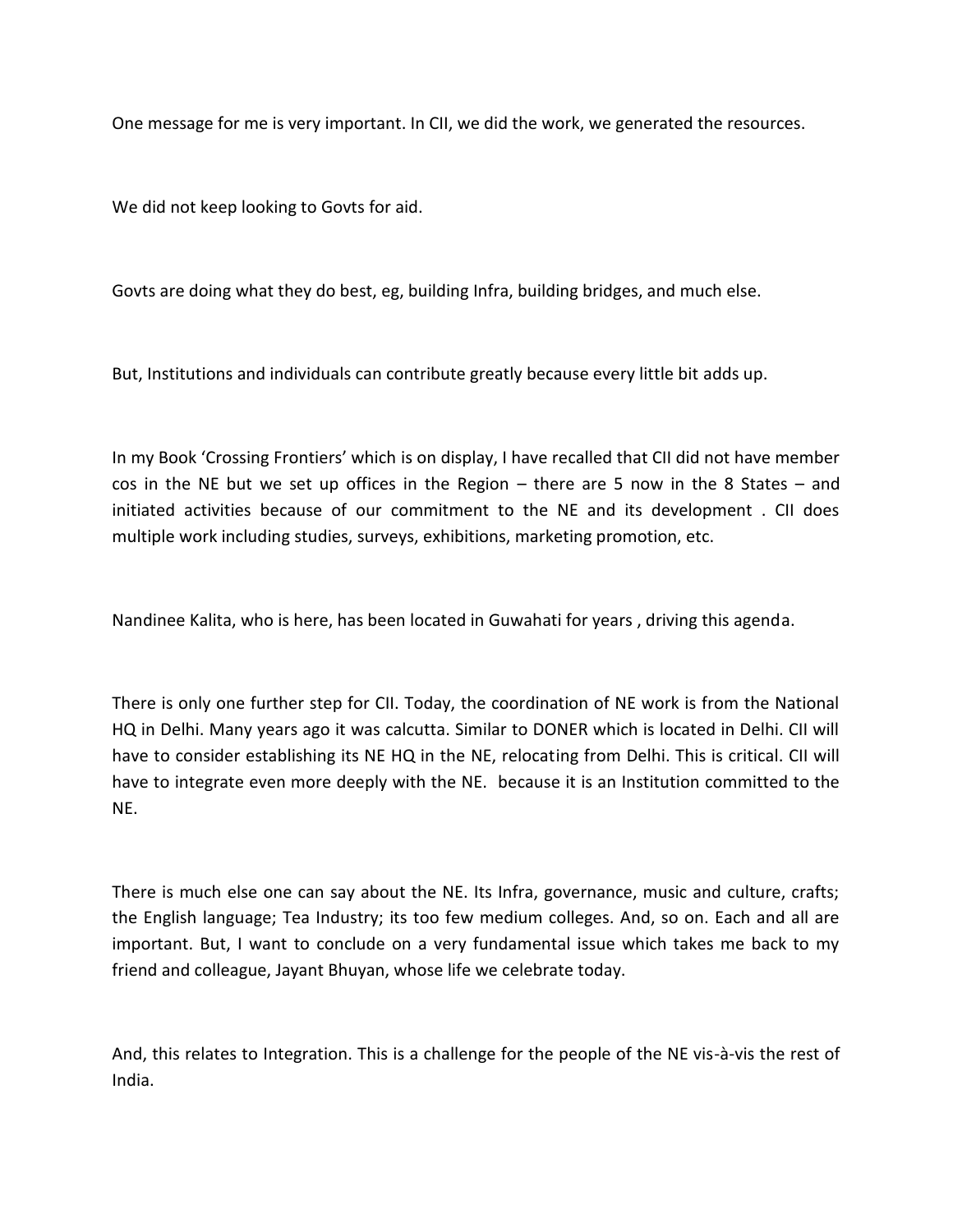There are differences in culture, customs and practices. In beliefs.

All this gets highlighted when people from the NE move out to other parts of India as is happening now. They are finding it difficult to fit in. To adjust. To adapt. And, this is, of course, a 2-way street. People in the rest of India are finding the same challenges.

But, there was a young man, Jayant Bhuyan, who came out of Assam, took a job in an Industry Association in Cal in 1975 as junior executive, ready to experiment and experience this challenge. A different Calcutta from now. A Cal beset with gheraos and industrial strife.

He rose steadily to become Deputy Director General of CII. At the very top. For a few years, by mutual agreement, he went to head Assocham as its Secretary General. He headed CII in Bombay, Calcutta, London. He headed its international Division.

This man crossed the bridge of physical and psychological barriers as he went out of the NE. And, he excelled.

And, apart from working with Industry and Govts at all levels, he went and married a Bengali girl from Cal, Romola, taking integration to the ultimate.

He was a true Indian.

He did not believe in Isolation.

He was not alienated.

He was Jayant Bhuyan.

- Who preserved his culture and heritage.
- Who grasped the new economic opportunity.
- Who emerged out of the NE into the unknown jungle of India.